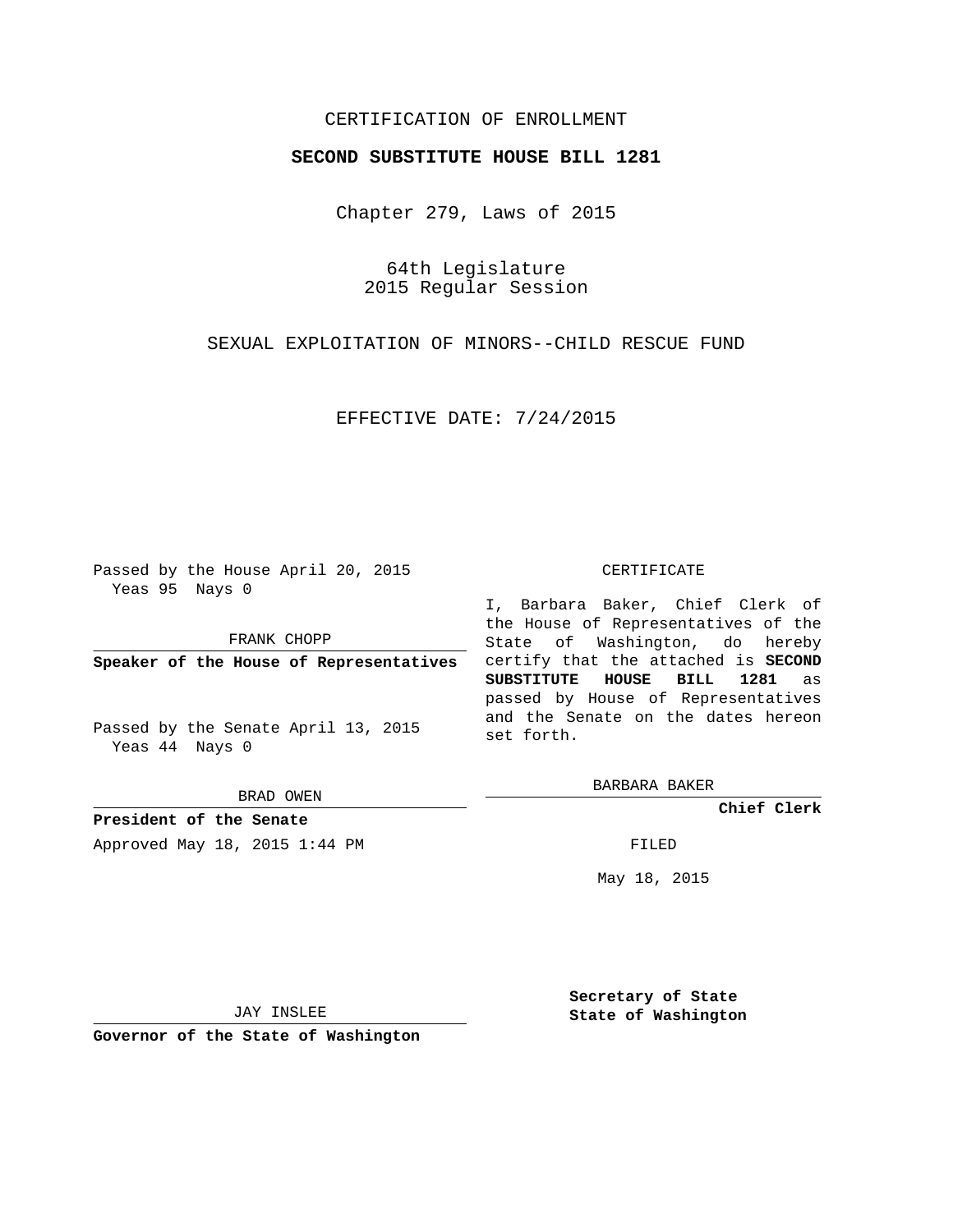### **SECOND SUBSTITUTE HOUSE BILL 1281**

# AS AMENDED BY THE SENATE

#### Passed Legislature - 2015 Regular Session

# **State of Washington 64th Legislature 2015 Regular Session**

**By** House Appropriations (originally sponsored by Representatives Sawyer, Orwall, Hurst, Blake, Stokesbary, Tarleton, Walsh, Kirby, Appleton, G. Hunt, Pettigrew, Jinkins, Carlyle, Fey, Ortiz-Self, Senn, Walkinshaw, Moeller, Kilduff, Robinson, Van De Wege, Stanford, Ryu, Lytton, Sells, Riccelli, Kagi, Bergquist, Clibborn, Santos, Buys, and Gregerson)

READ FIRST TIME 02/27/15.

 AN ACT Relating to sexual exploitation of minors; adding new sections to chapter 9.68A RCW; creating a new section; and 3 prescribing penalties.

BE IT ENACTED BY THE LEGISLATURE OF THE STATE OF WASHINGTON:

 NEW SECTION. **Sec. 1.** The legislature finds that sexual abuse and exploitation of children robs victims of their childhood and irrevocably interferes with their emotional and psychological development. Victims of child pornography often experience severe and lasting harm from the permanent memorialization of the crimes committed against them. Child victims endure depression, withdrawal, anger, and other psychological disorders. Victims also experience feelings of guilt and responsibility for the sexual abuse as well as feelings of betrayal, powerlessness, worthlessness, and low self- esteem. Each and every time such an image is viewed, traded, printed, or downloaded, the child in that image is victimized again.

 The legislature finds that the expansion of the internet and computer-related technologies have led to a dramatic increase in the availability of child pornography by simplifying how it can be created, distributed, and collected. Investigators and prosecutors report dramatic increases in the number and violent character of the sexually abusive images of children being trafficked through the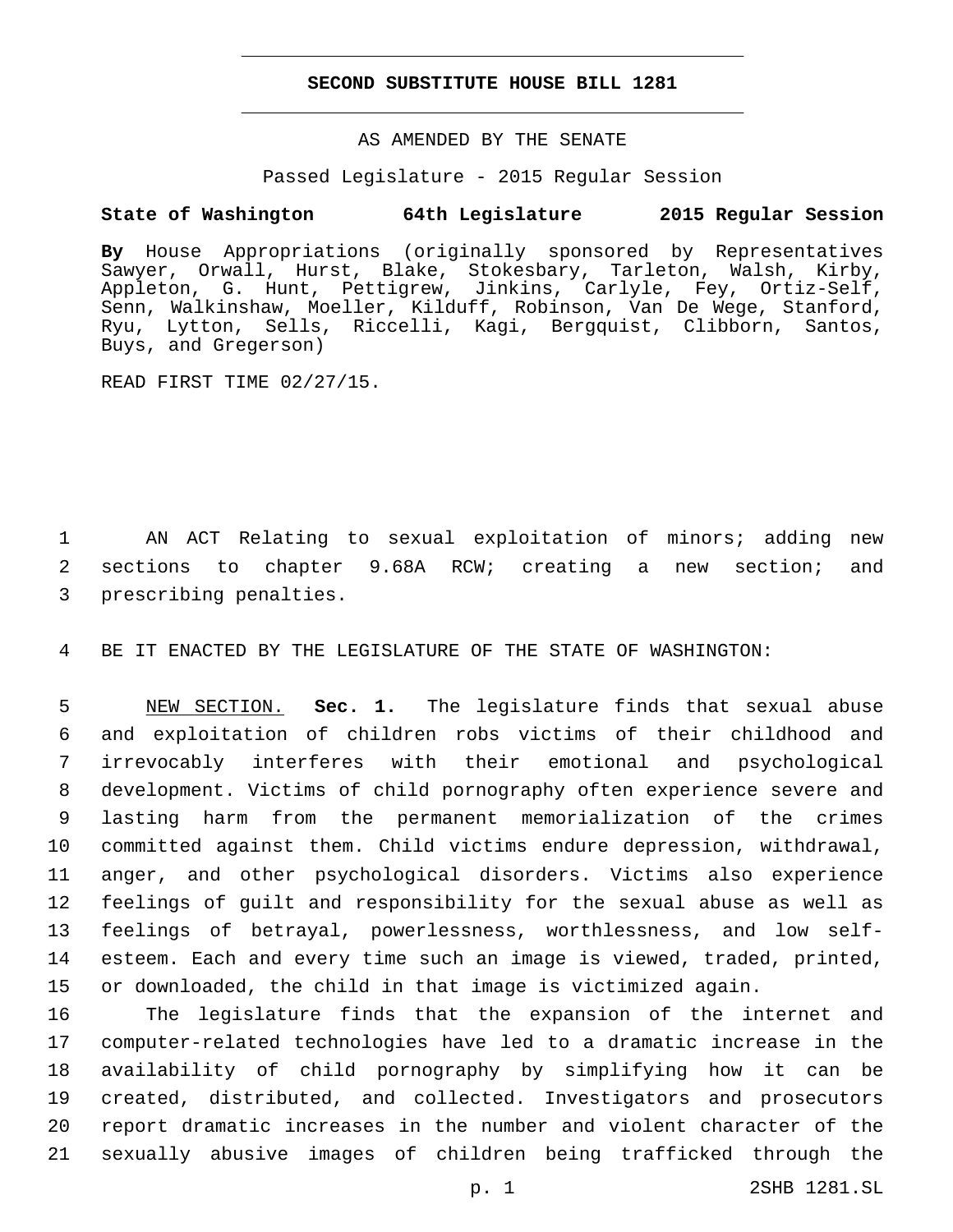internet. Between 2005 and 2009, the national center for missing and exploited children's child victim identification program has seen a four hundred thirty-two percent increase in child pornography films and files submitted for identification of the children depicted. The United States department of justice estimates that pornographers have recorded the abuse of more than one million children in the United States alone. Furthermore, a well-known study conducted by crimes against children research center for the national center for missing and exploited children concluded that an estimated forty percent of those who possess child pornography have also directly victimized a child and fifteen percent have attempted to entice a child over the 12 internet.

 The legislature finds that due to a lack of dedicated resources, only two percent of known child exploitation offenders are being investigated. The legislature finds that additional funding sources are needed to ensure that law enforcement agencies can adequately investigate and prosecute offenders and victims can receive necessary services, including mental health treatment. Finally, the legislature finds that offenders convicted of crimes relating to child pornography should bear the high cost of investigations and prosecutions of these crimes and also the cost of providing services 22 to victims.

 NEW SECTION. **Sec. 2.** A new section is added to chapter 9.68A 24 RCW to read as follows:

 (1) In addition to penalties set forth in RCW 9.68A.070, a person who is convicted of violating RCW 9.68A.070 shall be assessed a fee of one thousand dollars for each depiction or image of visual or printed matter that constitutes a separate conviction.

 (2) Fees assessed under this section shall be collected by the clerk of the court and remitted to the state treasurer for deposit into the child rescue fund created in section 3 of this act.

 NEW SECTION. **Sec. 3.** A new section is added to chapter 9.68A 33 RCW to read as follows:

 (1) The child rescue fund is created in the custody of the state treasurer. All receipts from fees collected under section 2 of this 36 act must be deposited into the fund.

 (2) Only the attorney general for the state of Washington or the attorney general's designee may authorize expenditures from the fund.